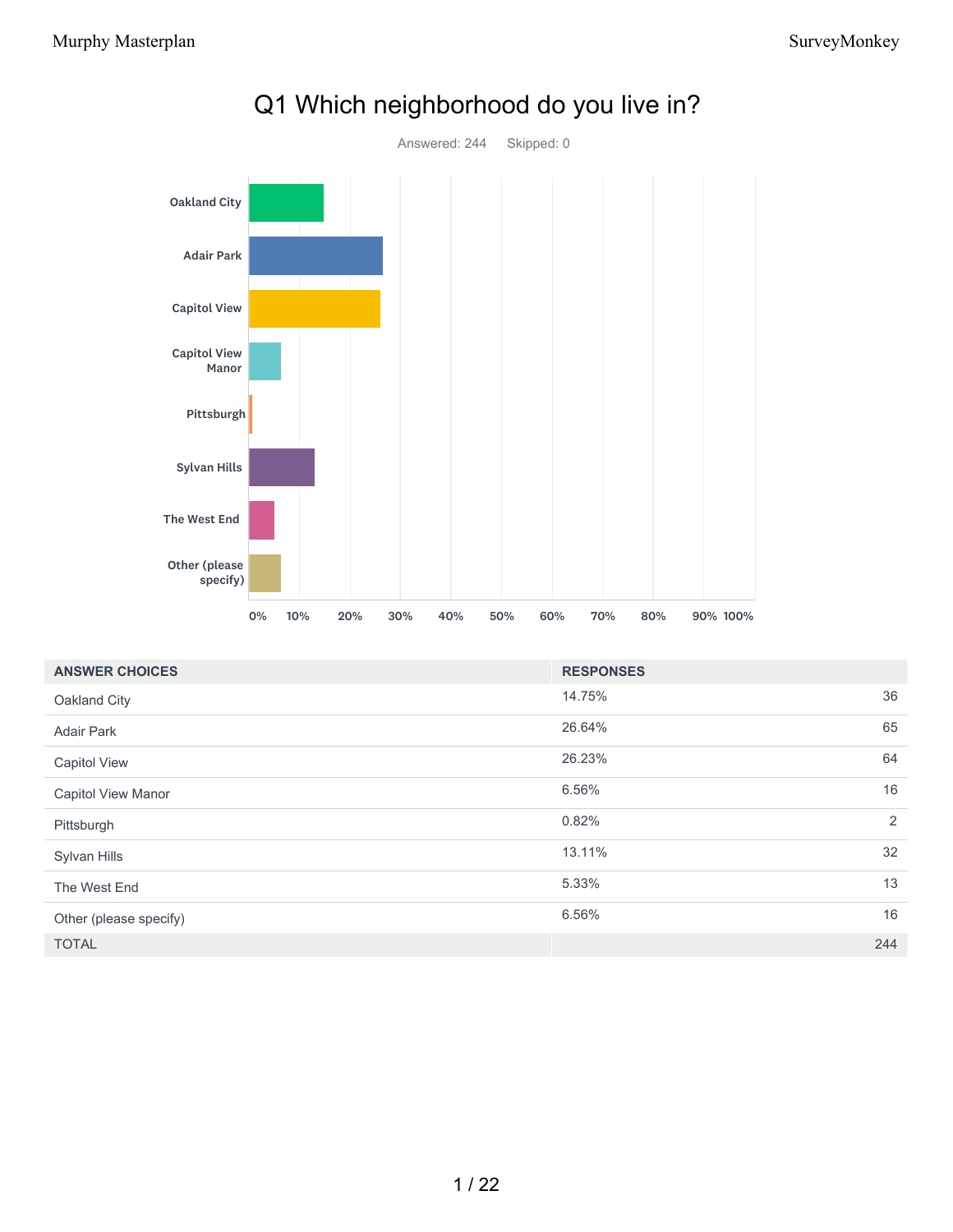

# Q2 State your "Land Use" priorities for the State Farmers Market Site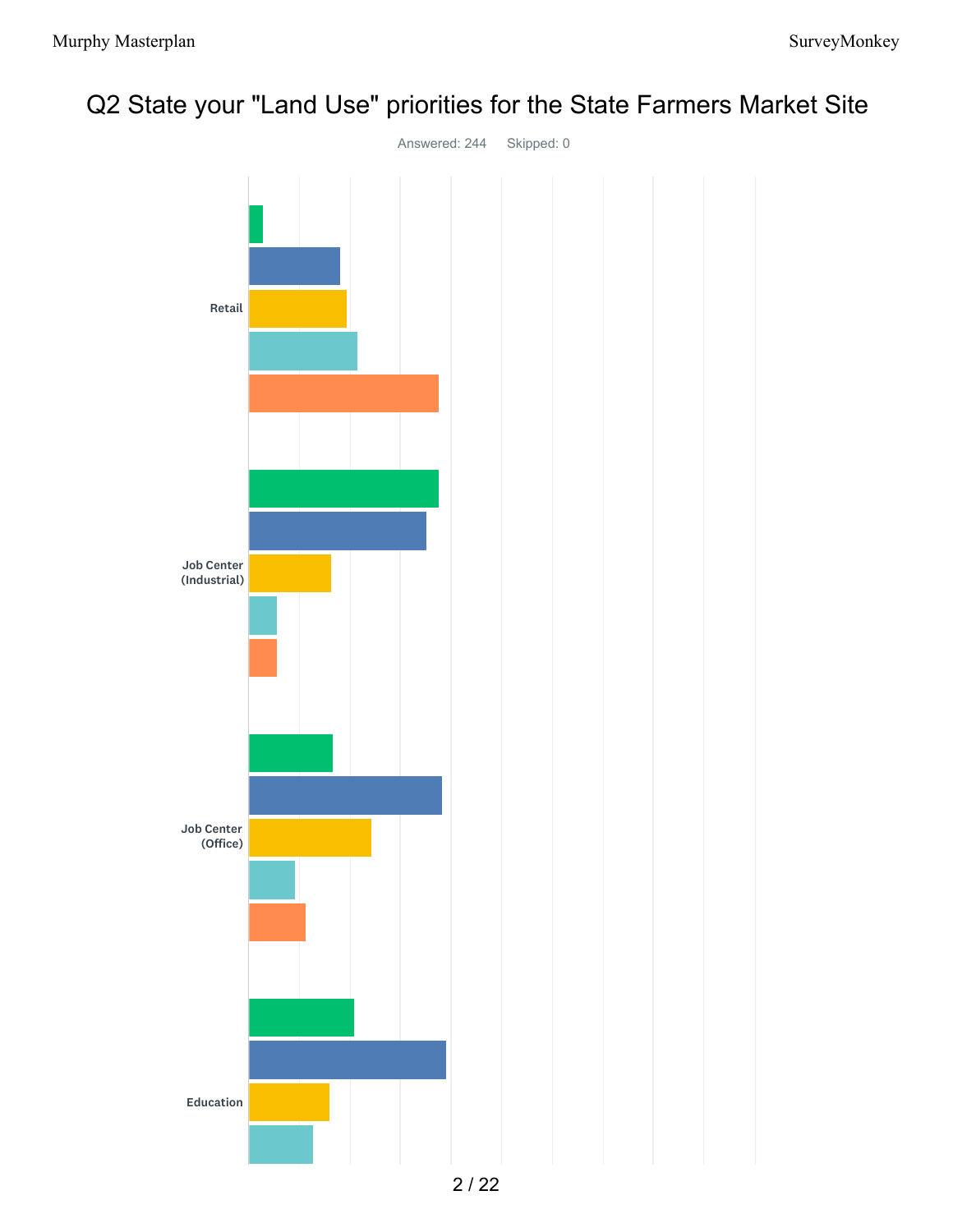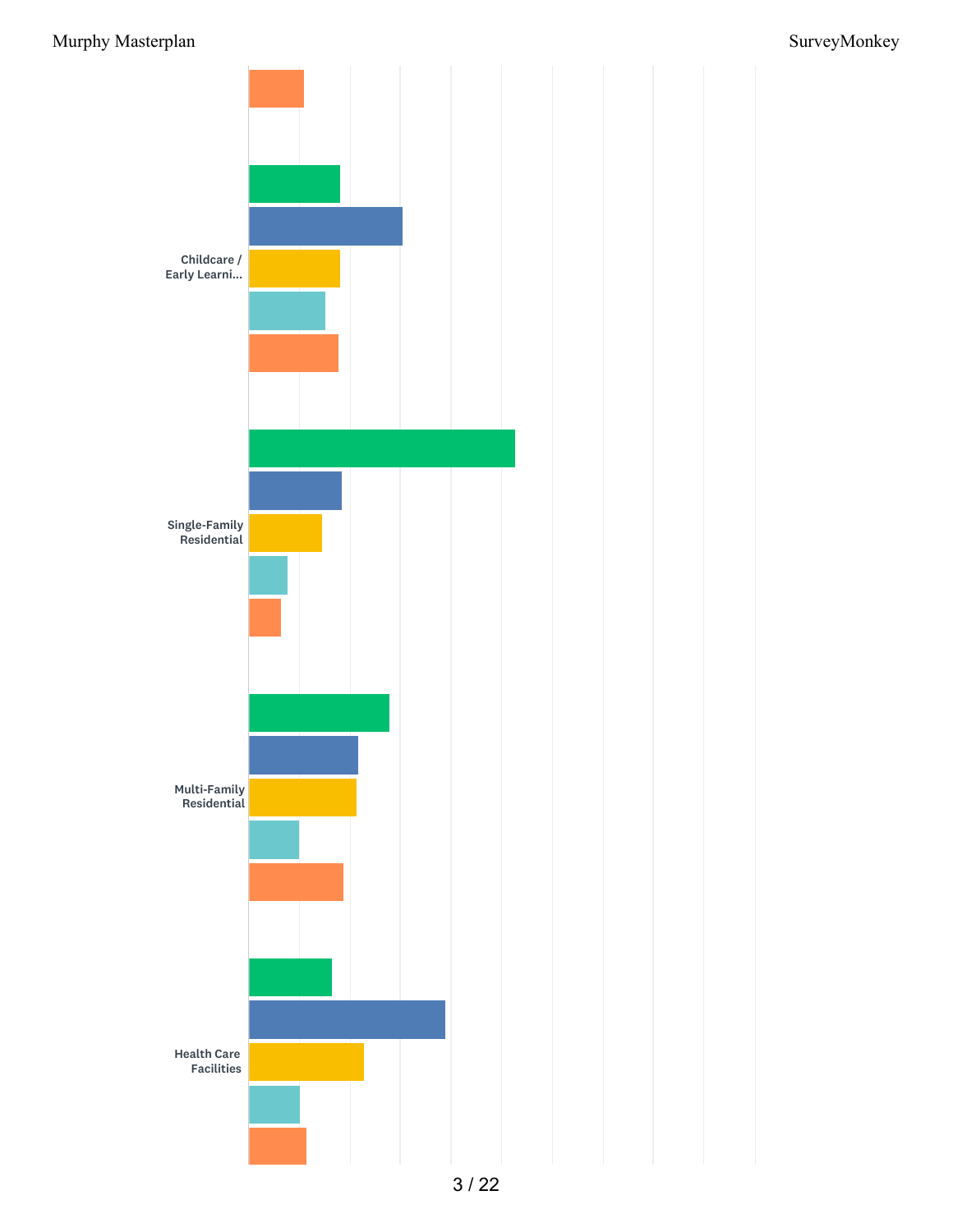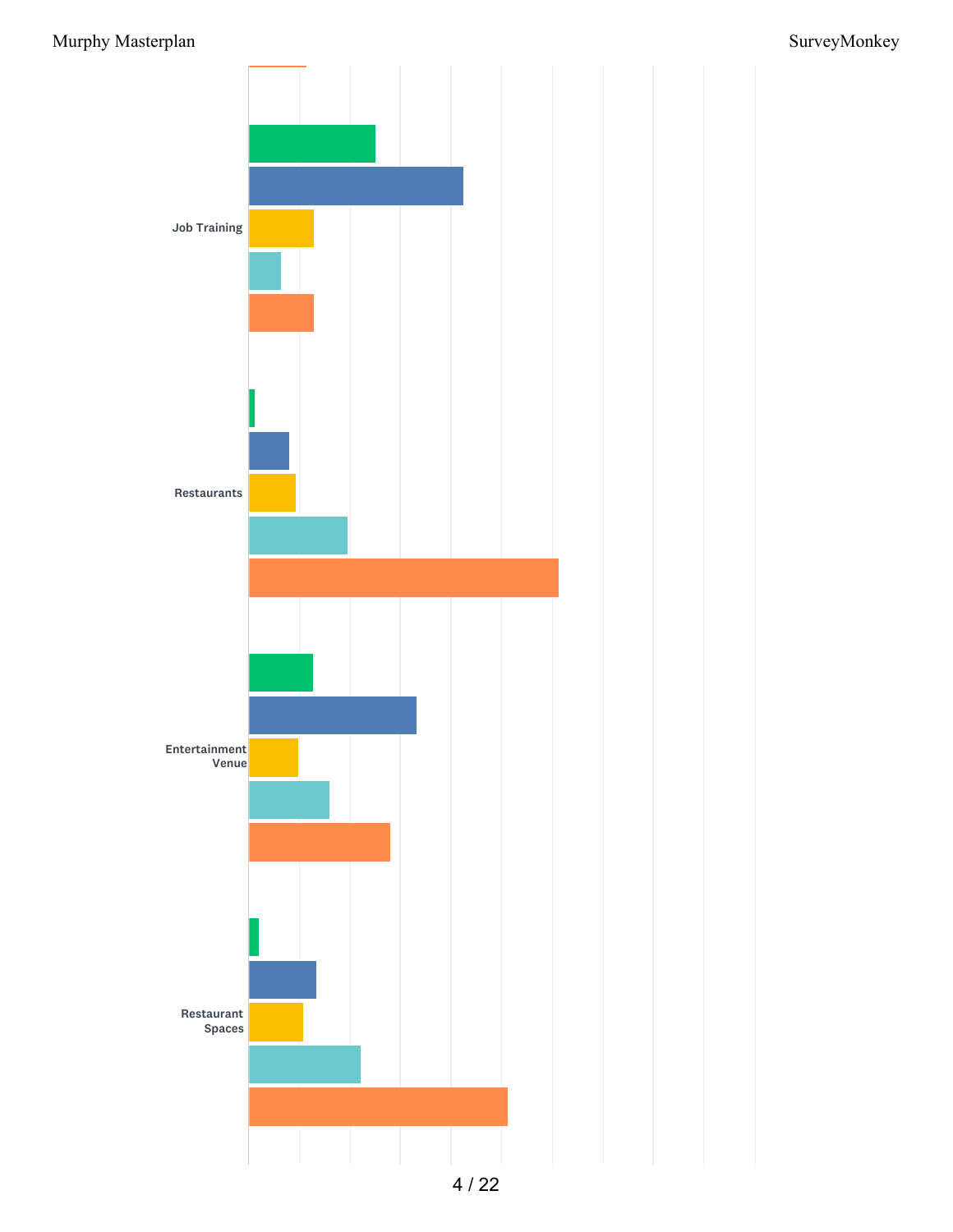

Definitely Want

|                         | <b>UNNECESSARY</b> | <b>NICE TO</b><br><b>HAVE</b> | <b>SHOULD</b><br><b>HAVE</b> | <b>WANT</b>  | <b>DEFINITELY</b><br><b>WANT</b> | <b>TOTAL</b> | <b>WEIGHTED</b><br><b>AVERAGE</b> |
|-------------------------|--------------------|-------------------------------|------------------------------|--------------|----------------------------------|--------------|-----------------------------------|
| Retail                  | 2.90%              | 18.26%<br>44                  | 19.50%<br>47                 | 21.58%<br>52 | 37.76%<br>91                     | 241          | 3.73                              |
| Job Center (Industrial) | 37.61%<br>88       | $35.04\%$<br>82               | 16.24%<br>38                 | 5.56%<br>13  | 5.56%<br>13                      | 234          | 2.06                              |
| Job Center (Office)     | 16.81%<br>40       | 38.24%<br>91                  | 24.37%<br>58                 | 9.24%<br>22  | 11.34%<br>27                     | 238          | 2.60                              |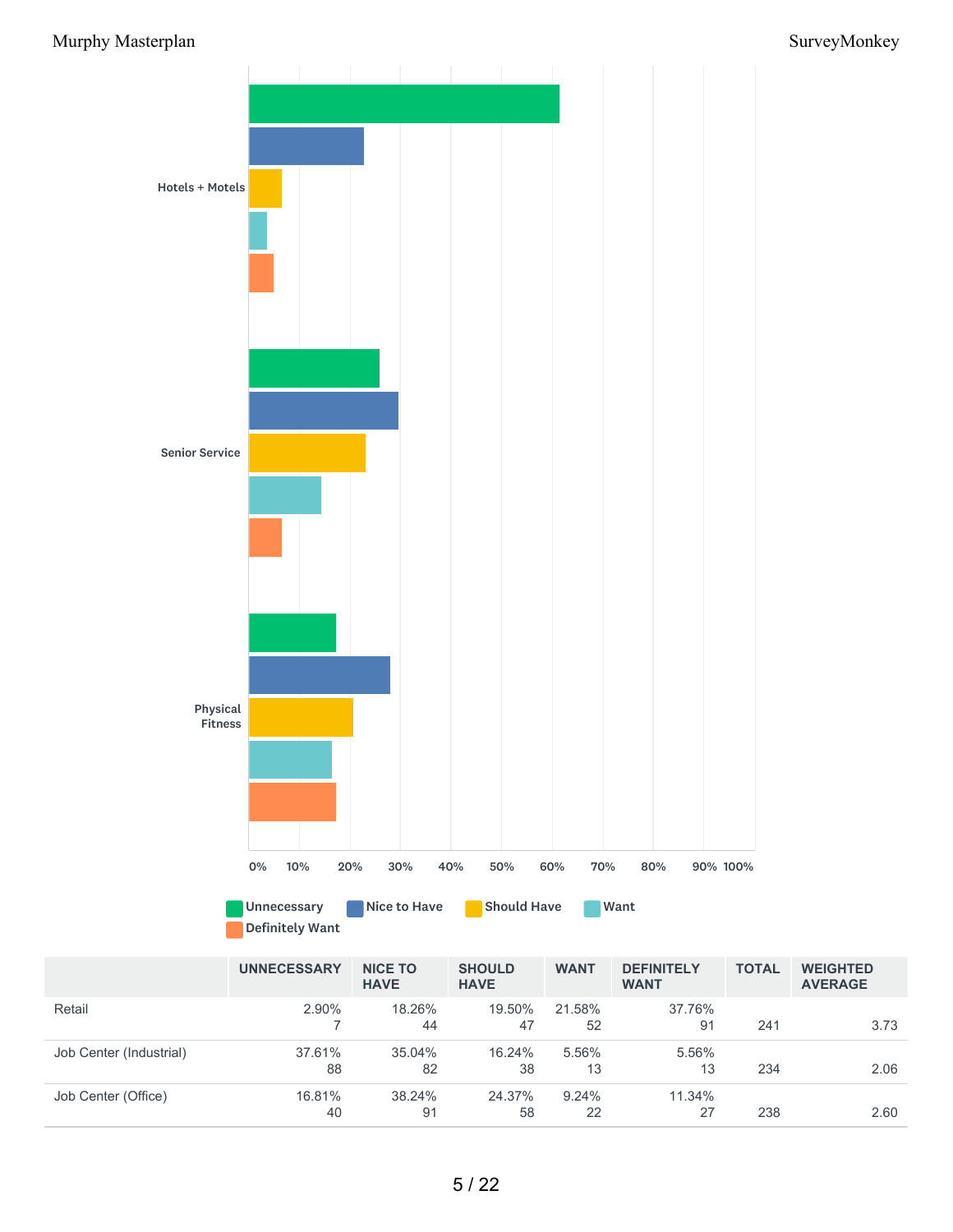| Education                     | 20.85% | 39.15% | 16.17% | 12.77% | 11.06% |     |      |
|-------------------------------|--------|--------|--------|--------|--------|-----|------|
|                               | 49     | 92     | 38     | 30     | 26     | 235 | 2.54 |
| Childcare / Early Learning    | 18.22% | 30.51% | 18.22% | 15.25% | 17.80% |     |      |
| Center                        | 43     | 72     | 43     | 36     | 42     | 236 | 2.84 |
| Single-Family Residential     | 52.79% | 18.45% | 14.59% | 7.73%  | 6.44%  |     |      |
|                               | 123    | 43     | 34     | 18     | 15     | 233 | 1.97 |
| Multi-Family Residential      | 27.73% | 21.85% | 21.43% | 10.08% | 18.91% |     |      |
|                               | 66     | 52     | 51     | 24     | 45     | 238 | 2.71 |
| <b>Health Care Facilities</b> | 16.53% | 38.98% | 22.88% | 10.17% | 11.44% |     |      |
|                               | 39     | 92     | 54     | 24     | 27     | 236 | 2.61 |
| Job Training                  | 25.11% | 42.42% | 12.99% | 6.49%  | 12.99% |     |      |
|                               | 58     | 98     | 30     | 15     | 30     | 231 | 2.40 |
| <b>Restaurants</b>            | 1.23%  | 8.23%  | 9.47%  | 19.75% | 61.32% |     |      |
|                               | 3      | 20     | 23     | 48     | 149    | 243 | 4.32 |
| <b>Entertainment Venue</b>    | 12.77% | 33.19% | 9.79%  | 16.17% | 28.09% |     |      |
|                               | 30     | 78     | 23     | 38     | 66     | 235 | 3.14 |
| <b>Restaurant Spaces</b>      | 2.10%  | 13.45% | 10.92% | 22.27% | 51.26% |     |      |
|                               | 5      | 32     | 26     | 53     | 122    | 238 | 4.07 |
| Hotels + Motels               | 61.60% | 22.78% | 6.75%  | 3.80%  | 5.06%  |     |      |
|                               | 146    | 54     | 16     | 9      | 12     | 237 | 1.68 |
| <b>Senior Service</b>         | 25.85% | 29.66% | 23.31% | 14.41% | 6.78%  |     |      |
|                               | 61     | 70     | 55     | 34     | 16     | 236 | 2.47 |
| <b>Physical Fitness</b>       | 17.37% | 27.97% | 20.76% | 16.53% | 17.37% |     |      |
|                               | 41     | 66     | 49     | 39     | 41     | 236 | 2.89 |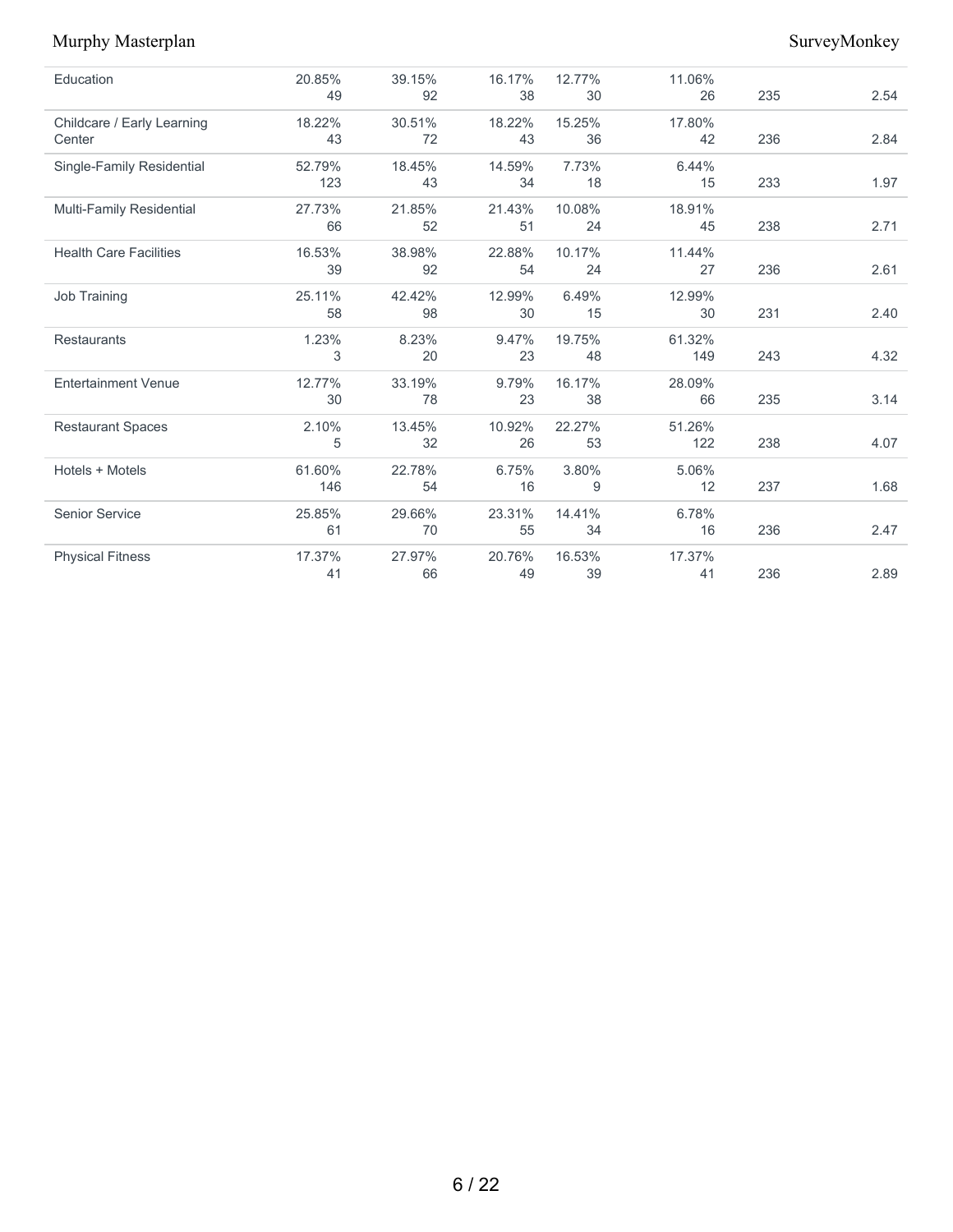## Q3 What kind of Food Business is most needed at the State Farmer's Market site?



|                              | $\mathbf{1}$  | $\overline{2}$          | 3            | 4                       | 5            | 6            | $\overline{7}$ | 8            | 9             | <b>TOTAL</b> | <b>SCORE</b> |
|------------------------------|---------------|-------------------------|--------------|-------------------------|--------------|--------------|----------------|--------------|---------------|--------------|--------------|
| Grocery                      | 48.92%<br>113 | 18.18%<br>42            | 7.36%<br>17  | 7.36%<br>17             | 6.93%<br>16  | 4.76%<br>11  | 3.46%<br>8     | 1.73%<br>4   | 1.30%<br>3    | 231          | 7.50         |
| Supermarket                  | 16.45%<br>38  | 24.24%<br>56            | 14.72%<br>34 | 6.49%<br>15             | 9.96%<br>23  | 9.96%<br>23  | 8.23%<br>19    | 6.49%<br>15  | 3.46%<br>8    | 231          | 6.15         |
| Restaurant -<br>High-End     | 2.21%<br>5    | 6.64%<br>15             | 11.06%<br>25 | 12.83%<br>29            | 11.06%<br>25 | 14.16%<br>32 | 19.47%<br>44   | 13.72%<br>31 | 8.85%<br>20   | 226          | 4.34         |
| Restaurant - Not<br>High-End | 11.69%<br>27  | 19.05%<br>44            | 24.68%<br>57 | 19.48%<br>45            | 14.29%<br>33 | 6.06%<br>14  | 2.60%<br>6     | 1.30%<br>3   | 0.87%<br>2    | 231          | 6.54         |
| Bar, Drinking<br>Places      | 3.52%<br>8    | 8.81%<br>20             | 10.13%<br>23 | 20.26%<br>46            | 18.50%<br>42 | 19.82%<br>45 | 7.93%<br>18    | 8.37%<br>19  | 2.64%<br>6    | 227          | 5.10         |
| <b>Farmer's Market</b>       | 16.95%<br>40  | 15.25%<br>36            | 23.31%<br>55 | 13.14%<br>31            | 17.80%<br>42 | 5.51%<br>13  | 5.51%<br>13    | 1.69%<br>4   | 0.85%<br>2    | 236          | 6.48         |
| Fast Food /<br>Quick-Service | 1.33%<br>3    | 1.77%<br>$\overline{4}$ | 1.77%<br>4   | 6.19%<br>14             | 7.08%<br>16  | 9.29%<br>21  | 21.24%<br>48   | 30.97%<br>70 | 20.35%<br>46  | 226          | 2.94         |
| <b>Food Trucks</b>           | 1.28%<br>3    | 5.13%<br>12             | 7.26%<br>17  | 12.82%<br>30            | 13.25%<br>31 | 22.65%<br>53 | 22.65%<br>53   | 13.25%<br>31 | 1.71%<br>4    | 234          | 4.33         |
| None                         | 2.11%<br>4    | 2.11%<br>4              | 0.53%        | 1.05%<br>$\overline{2}$ | 1.58%<br>3   | 3.16%<br>6   | 6.32%<br>12    | 18.95%<br>36 | 64.21%<br>122 | 190          | 1.87         |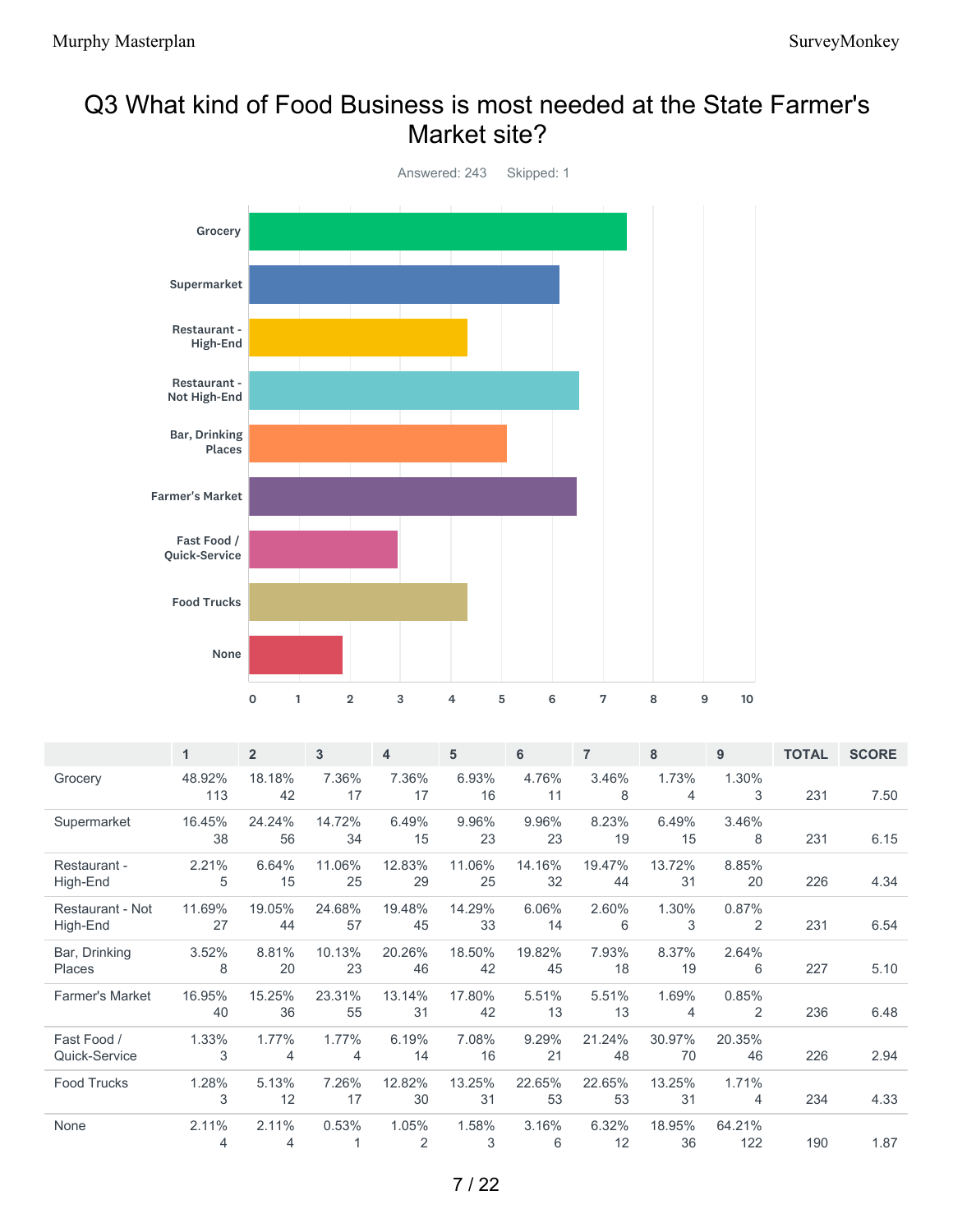

## Q4 What kind of Retail options would your like to see on the site?

|                        |               | $\overline{2}$ | 3             | 4             | <b>TOTAL</b> | <b>SCORE</b> |
|------------------------|---------------|----------------|---------------|---------------|--------------|--------------|
| <b>Big Box</b>         | 7.21%<br>15   | 7.69%<br>16    | 14.90%<br>31  | 70.19%<br>146 | 208          | 1.52         |
| <b>National Brands</b> | 8.37%<br>18   | 20.47%<br>44   | 59.07%<br>127 | 12.09%<br>26  | 215          | 2.25         |
| <b>Boutiques</b>       | 11.26%<br>25  | 58.11%<br>129  | 18.02%<br>40  | 12.61%<br>28  | 222          | 2.68         |
| Local, Small Business  | 76.92%<br>180 | 12.39%<br>29   | 5.98%<br>14   | 4.70%<br>11   | 234          | 3.62         |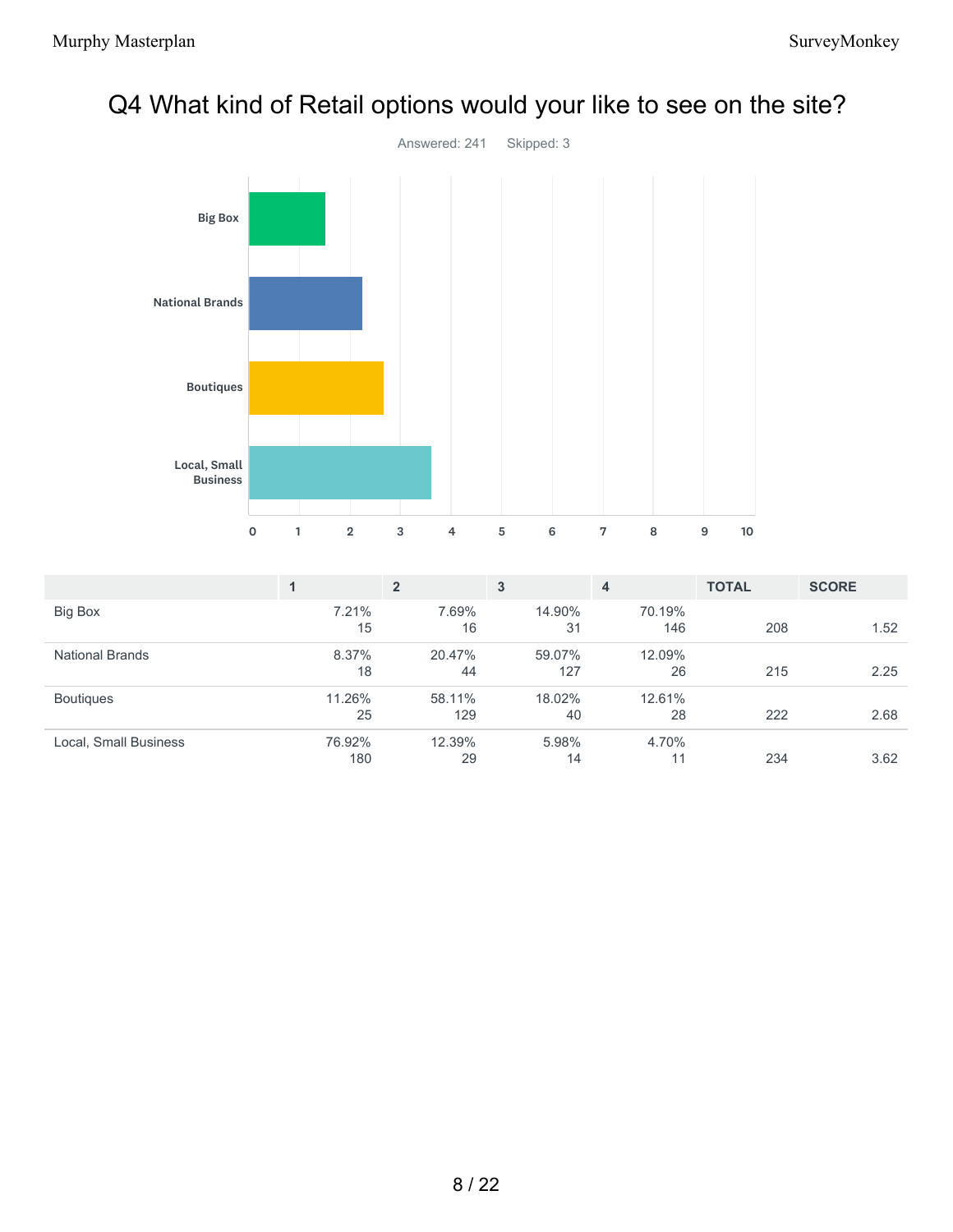## Q5 What would be your biggest fear about the redevelopment of the State Farmer's Site?

Answered: 230 Skipped: 14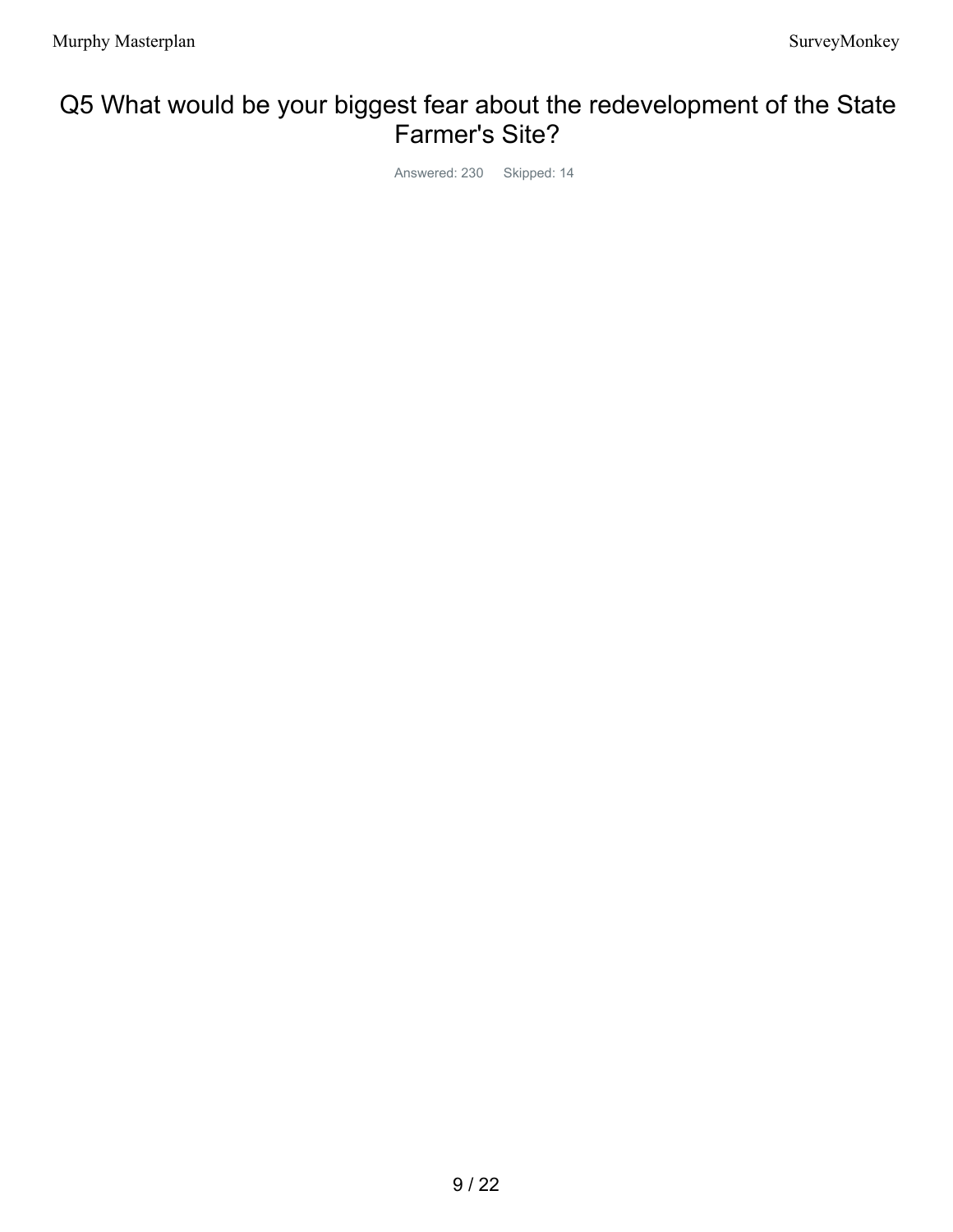# Q6 What is your happiest hope for the State Farmer's Market Site?

Answered: 227 Skipped: 17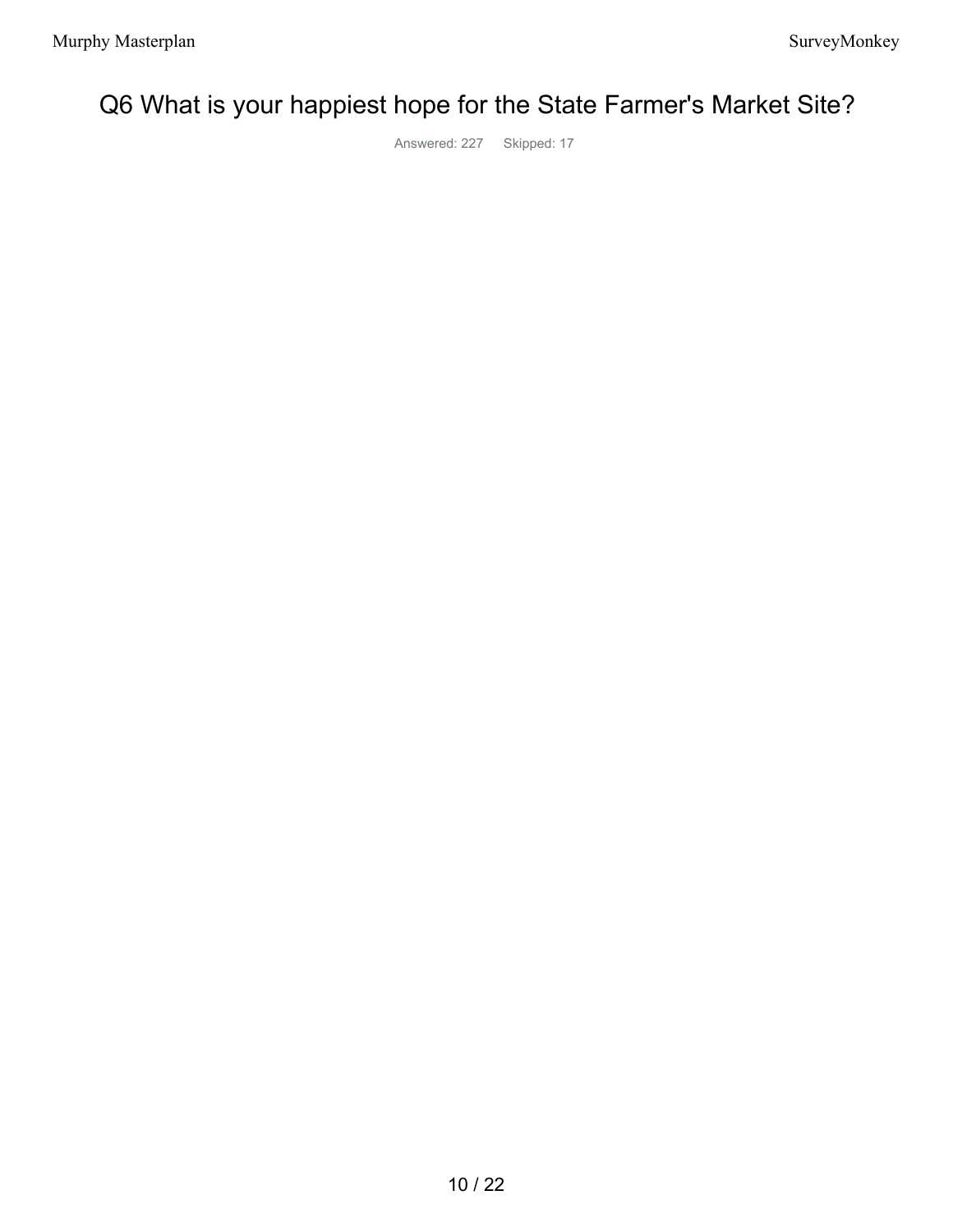# Q7 What do you not want the most on the site?

Answered: 226 Skipped: 18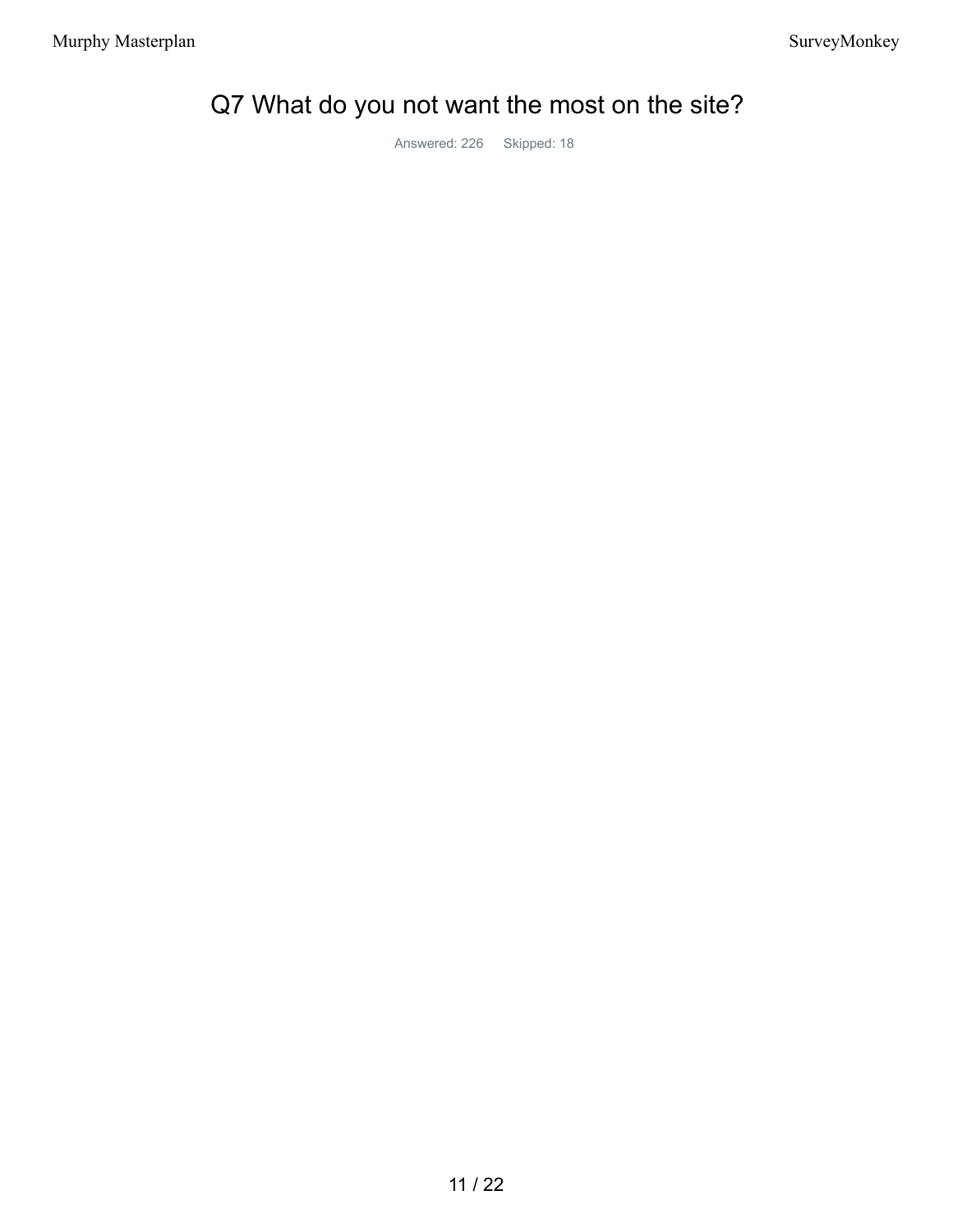## Q8 Please prioritize the physical characteristics you'd like to see incorporated on the site.

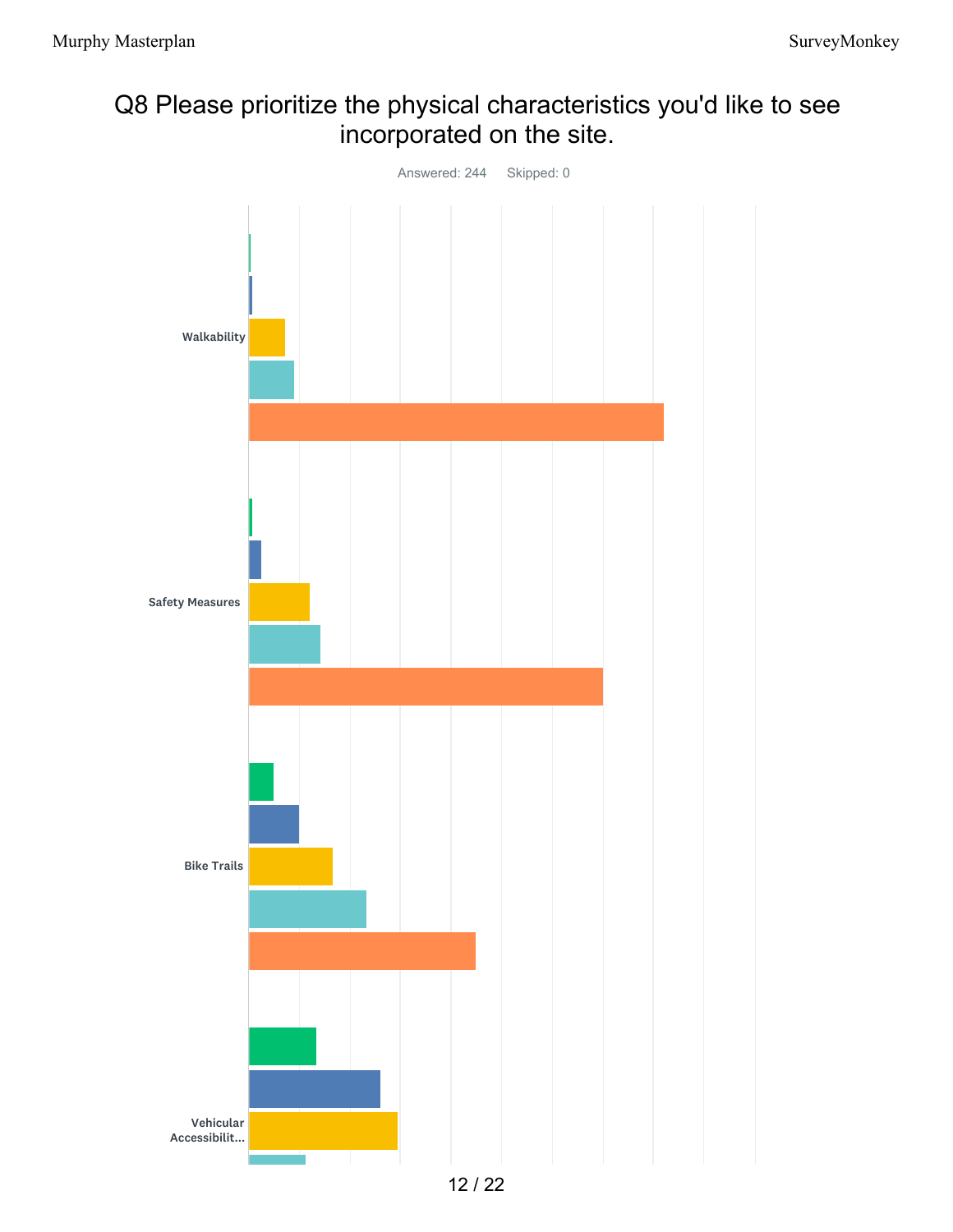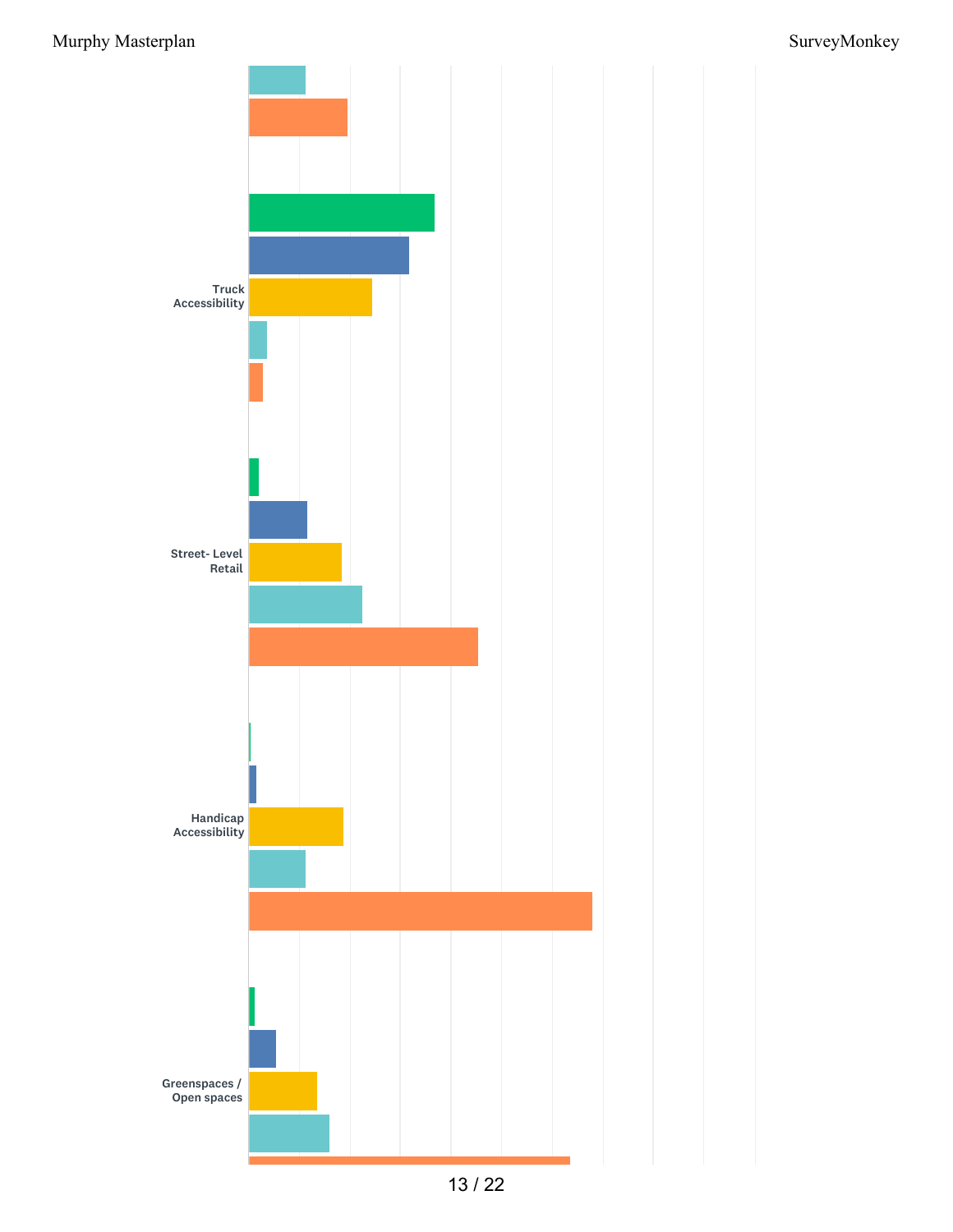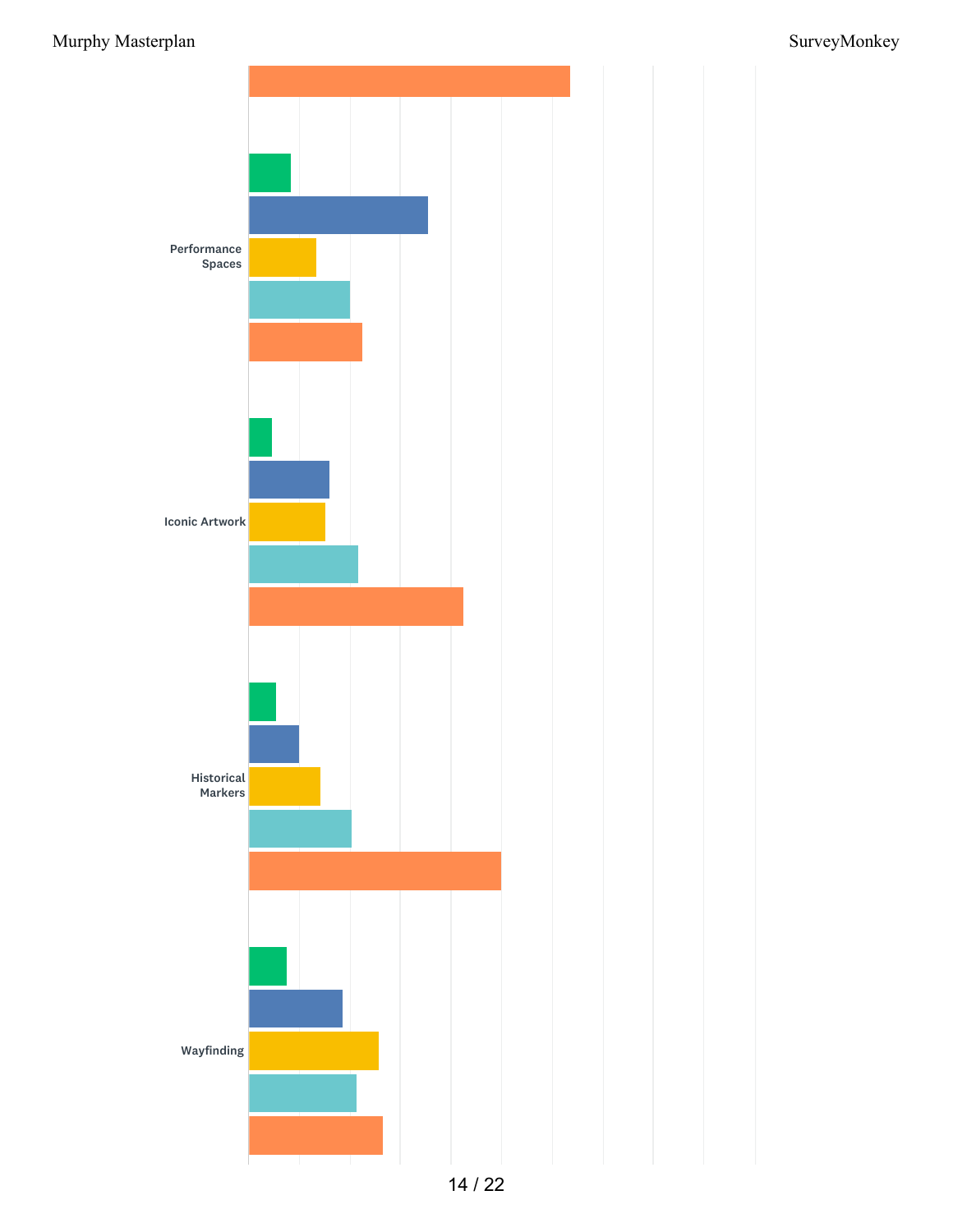

Unnecessary Nice to Have Should Have Want Definitely Want

|                                 | <b>UNNECESSARY</b> | <b>NICE TO</b><br><b>HAVE</b> | <b>SHOULD</b><br><b>HAVE</b> | <b>WANT</b> | <b>DEFINITELY</b><br><b>WANT</b> | <b>TOTAL</b> | <b>WEIGHTED</b><br><b>AVERAGE</b> |
|---------------------------------|--------------------|-------------------------------|------------------------------|-------------|----------------------------------|--------------|-----------------------------------|
| Walkability                     | 0.41%              | 0.82%                         | 7.41%                        | 9.05%       | 82.30%                           |              |                                   |
|                                 | 1                  | 2                             | 18                           | 22          | 200                              | 243          | 4.72                              |
| <b>Safety Measures</b>          | 0.84%              | 2.52%                         | 12.18%                       | 14.29%      | 70.17%                           |              |                                   |
|                                 | 2                  | 6                             | 29                           | 34          | 167                              | 238          | 4.50                              |
| <b>Bike Trails</b>              | 5.00%              | 10.00%                        | 16.67%                       | 23.33%      | 45.00%                           |              |                                   |
|                                 | 12                 | 24                            | 40                           | 56          | 108                              | 240          | 3.93                              |
| Vehicular Accessibility +       | 13.45%             | 26.05%                        | 29.41%                       | 11.34%      | 19.75%                           |              |                                   |
| Parking                         | 32                 | 62                            | 70                           | 27          | 47                               | 238          | 2.98                              |
| <b>Truck Accessibility</b>      | 36.86%             | 31.78%                        | 24.58%                       | 3.81%       | 2.97%                            |              |                                   |
|                                 | 87                 | 75                            | 58                           | 9           | $\overline{7}$                   | 236          | 2.04                              |
| <b>Street-Level Retail</b>      | 2.08%              | 11.67%                        | 18.33%                       | 22.50%      | 45.42%                           |              |                                   |
|                                 | 5                  | 28                            | 44                           | 54          | 109                              | 240          | 3.98                              |
| <b>Handicap Accessibility</b>   | 0.42%              | 1.67%                         | 18.75%                       | 11.25%      | 67.92%                           |              |                                   |
|                                 | 1                  | 4                             | 45                           | 27          | 163                              | 240          | 4.45                              |
| Greenspaces / Open              | 1.24%              | 5.37%                         | 13.64%                       | 16.12%      | 63.64%                           |              |                                   |
| spaces                          | 3                  | 13                            | 33                           | 39          | 154                              | 242          | 4.36                              |
| Performance Spaces              | 8.37%              | 35.56%                        | 13.39%                       | 20.08%      | 22.59%                           |              |                                   |
|                                 | 20                 | 85                            | 32                           | 48          | 54                               | 239          | 3.13                              |
| Iconic Artwork                  | 4.53%              | 16.05%                        | 15.23%                       | 21.81%      | 42.39%                           |              |                                   |
|                                 | 11                 | 39                            | 37                           | 53          | 103                              | 243          | 3.81                              |
| <b>Historical Markers</b>       | 5.42%              | 10.00%                        | 14.17%                       | 20.42%      | 50.00%                           |              |                                   |
|                                 | 13                 | 24                            | 34                           | 49          | 120                              | 240          | 4.00                              |
| Wayfinding                      | 7.56%              | 18.67%                        | 25.78%                       | 21.33%      | 26.67%                           |              |                                   |
|                                 | 17                 | 42                            | 58                           | 48          | 60                               | 225          | 3.41                              |
| <b>Multiple Transit Options</b> | 1.26%              | 5.02%                         | 17.15%                       | 17.57%      | 59.00%                           |              |                                   |
|                                 | 3                  | 12                            | 41                           | 42          | 141                              | 239          | 4.28                              |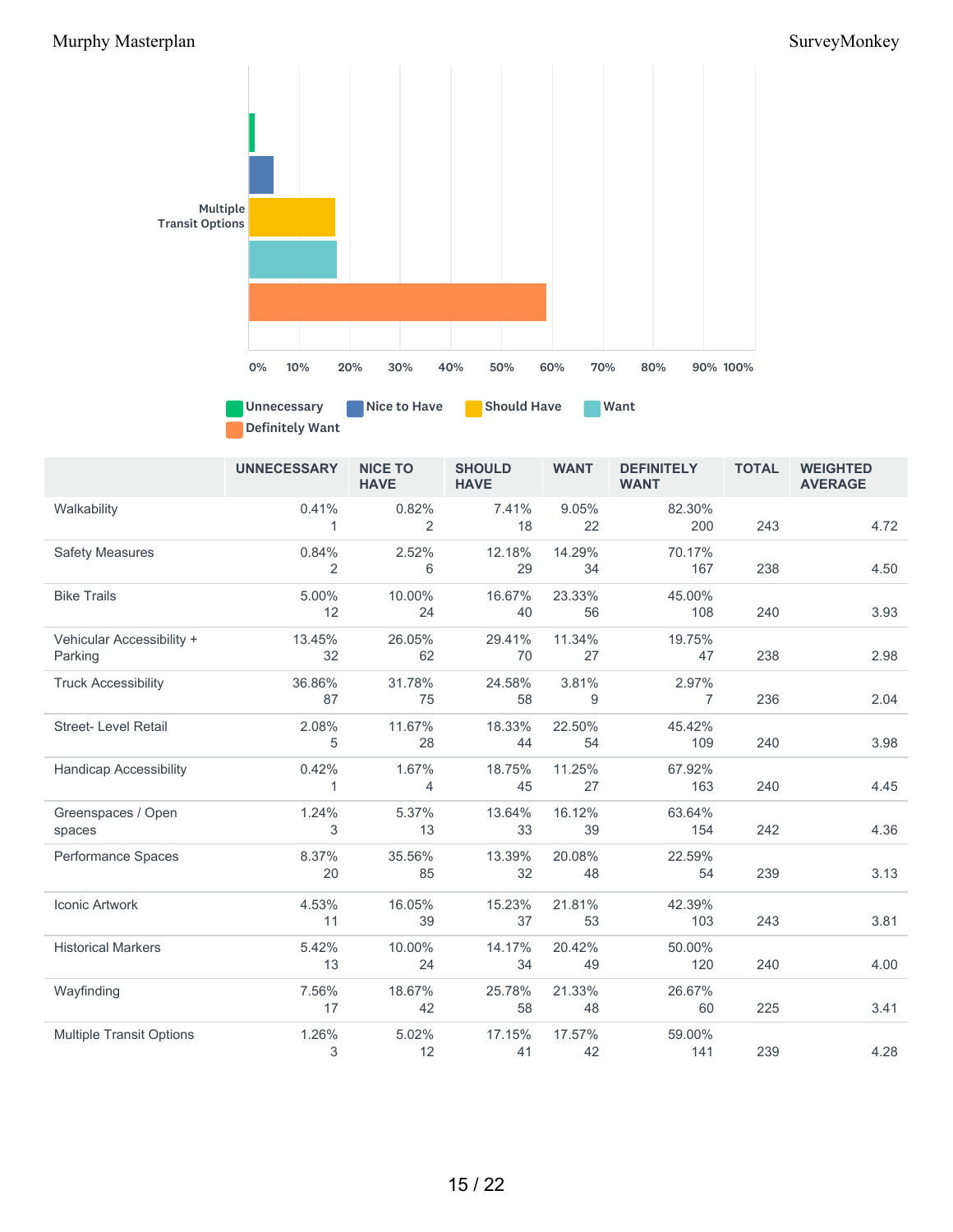## Q9 Would you be willing to make a monetary contribution towards the creation of a community-generated "Murphy Masterplan" - so as to influence how this site is redeveloped?



| <b>ANSWER CHOICES</b>   | <b>RESPONSES</b> |                |
|-------------------------|------------------|----------------|
| <b>No</b>               | 35.68%           | 86             |
| Yes - Up to \$50        | 40.66%           | 98             |
| Yes - Up to \$100       | 13.28%           | 32             |
| Yes - Up to \$250       | 7.05%            | 17             |
| Yes - Up to \$1,000     | 2.90%            | $\overline{7}$ |
| Yes - More than \$1,000 | 0.41%            | $\mathbf{1}$   |
| <b>TOTAL</b>            |                  | 241            |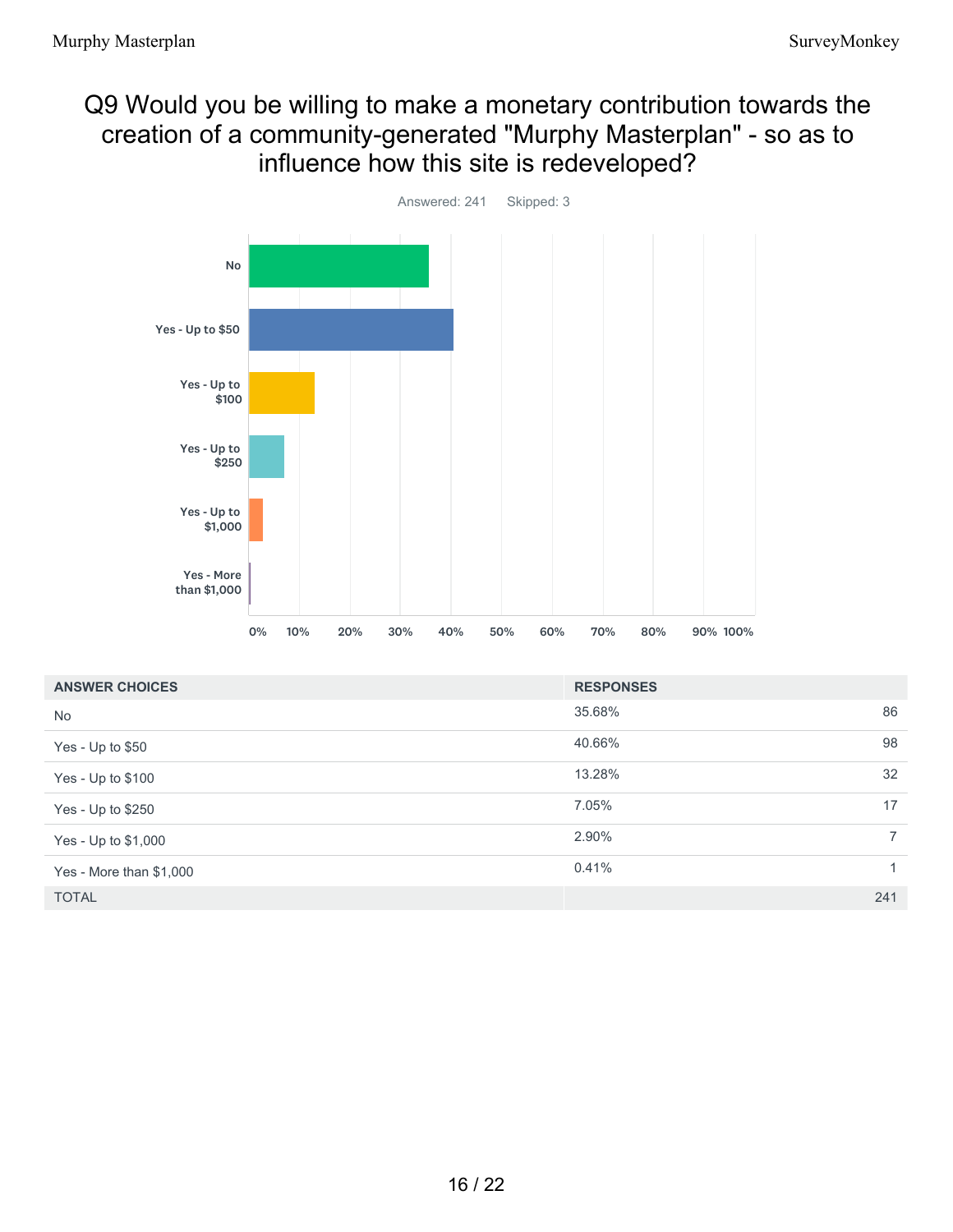## Q10 Prioritize the socio-equity values that should be addressed in a Community-Benefits Agreement from the sale of the State Farmer's Market site.

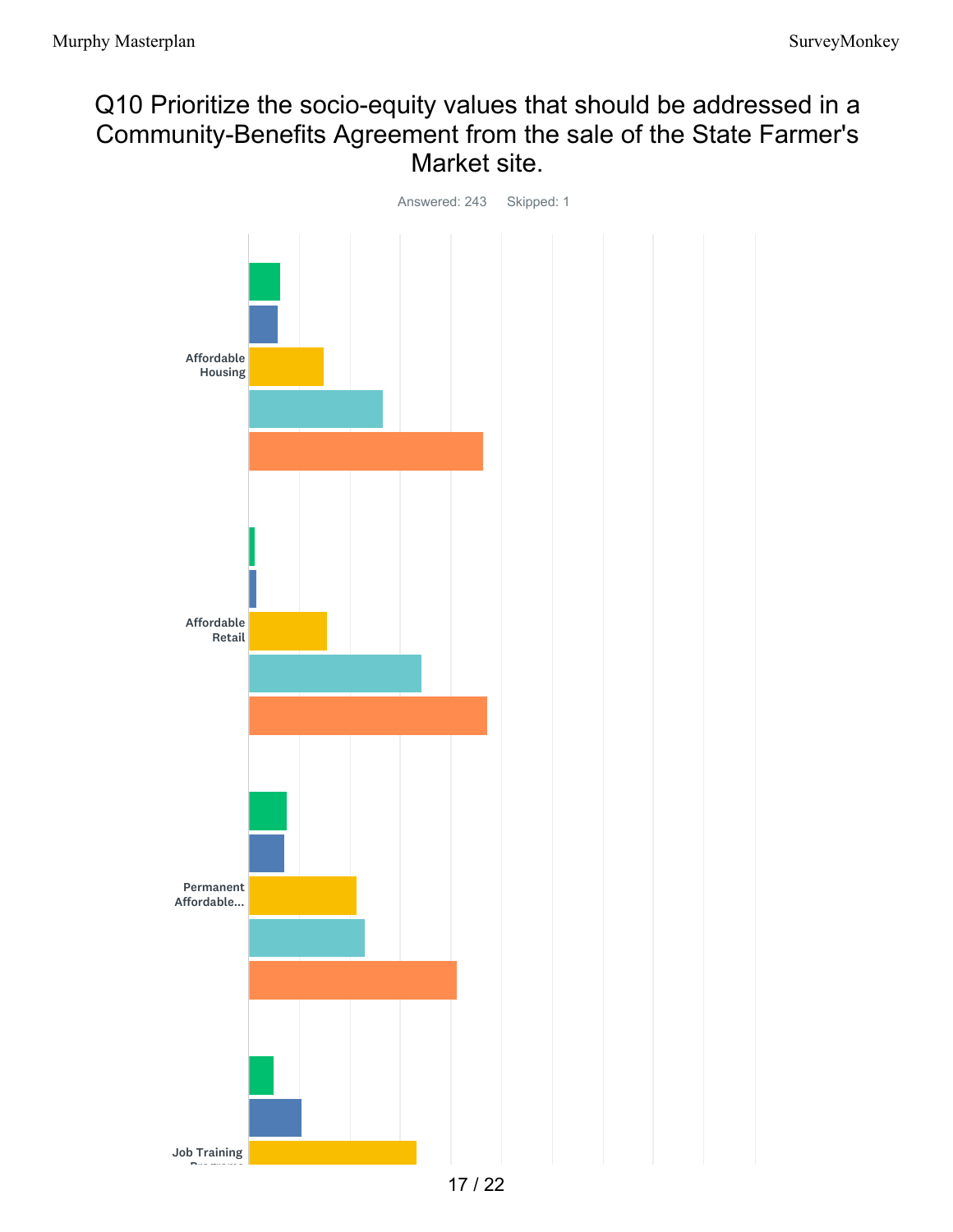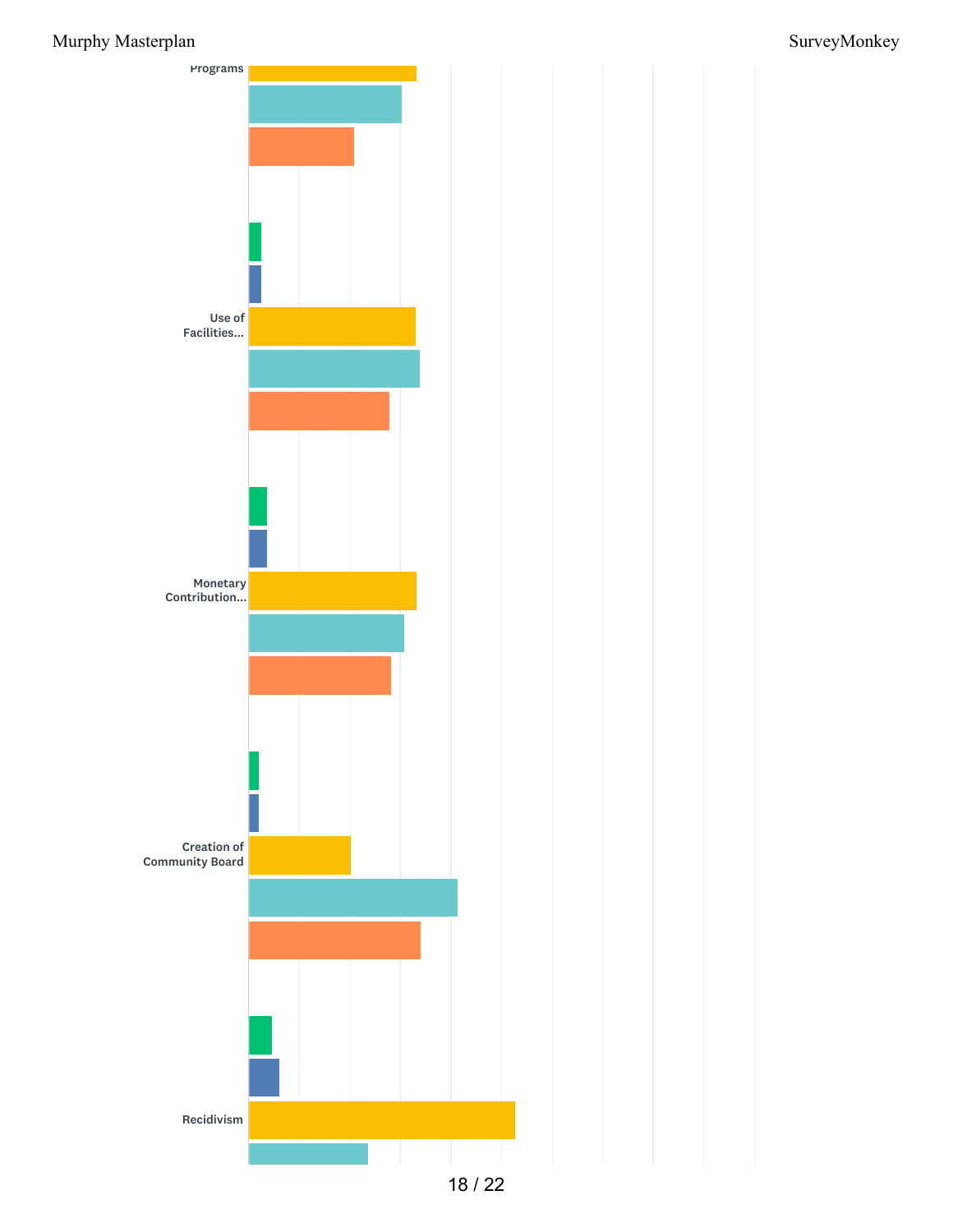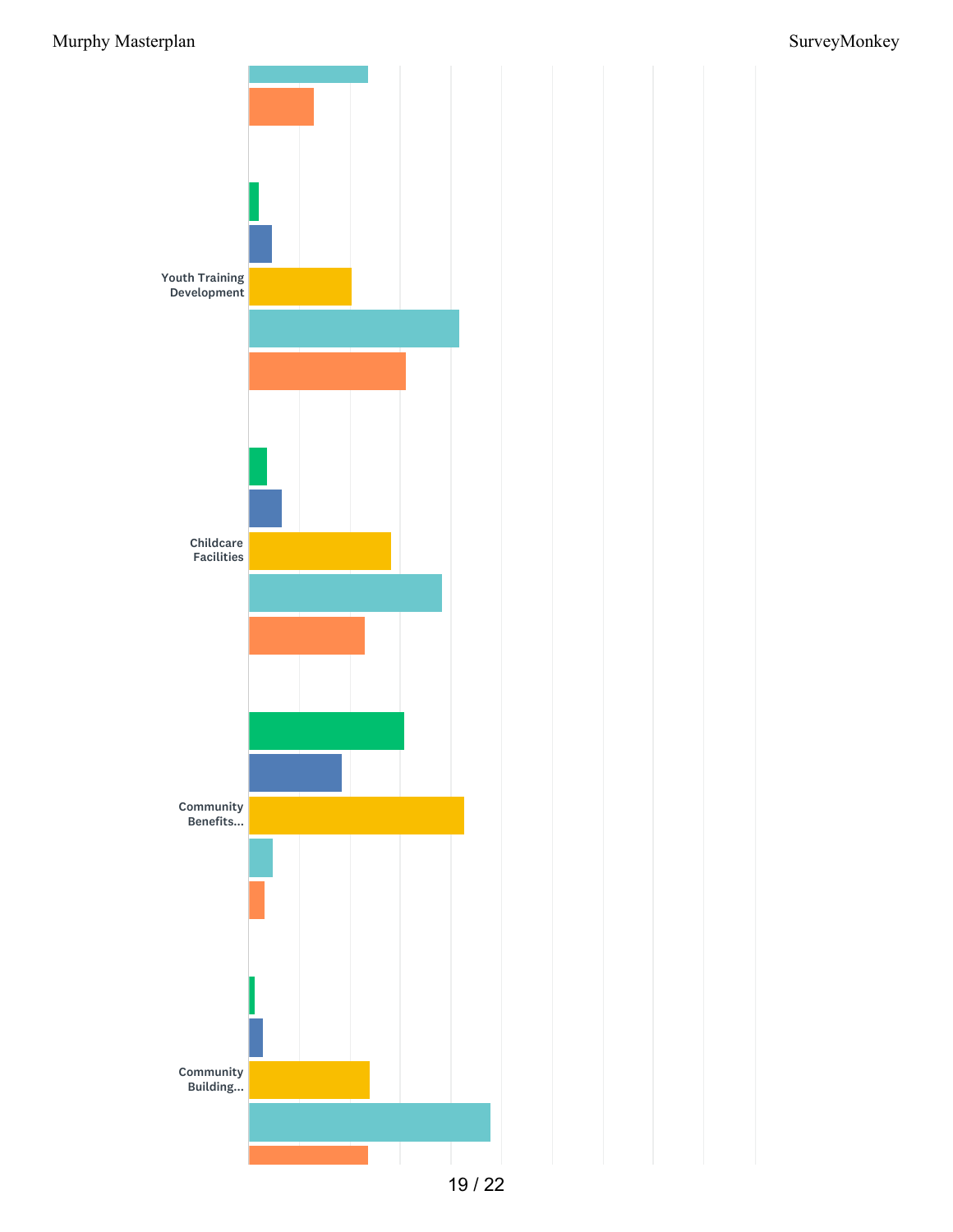

| Strongly Disagree | Disagree | <b>Neutral</b> | <b>Agree</b> | <b>Strongly Agree</b> |
|-------------------|----------|----------------|--------------|-----------------------|
|-------------------|----------|----------------|--------------|-----------------------|

|                                                            | <b>STRONGLY</b><br><b>DISAGREE</b> | <b>DISAGREE</b> | <b>NEUTRAL</b> | <b>AGREE</b> | <b>STRONGLY</b><br><b>AGREE</b> | <b>TOTAL</b> | <b>WEIGHTED</b><br><b>AVERAGE</b> |
|------------------------------------------------------------|------------------------------------|-----------------|----------------|--------------|---------------------------------|--------------|-----------------------------------|
| Affordable Housing                                         | 6.22%<br>15                        | 5.81%<br>14     | 14.94%<br>36   | 26.56%<br>64 | 46.47%<br>112                   | 241          | 2.95                              |
| Affordable Retail                                          | 1.26%<br>3                         | 1.67%<br>4      | 15.48%<br>37   | 34.31%<br>82 | 47.28%<br>113                   | 239          | 2.87                              |
| Permanent Affordable Housing                               | 7.50%<br>18                        | 7.08%<br>17     | 21.25%<br>51   | 22.92%<br>55 | 41.25%<br>99                    | 240          | 2.92                              |
| <b>Job Training Programs</b>                               | 5.04%<br>12                        | 10.50%<br>25    | 33.19%<br>79   | 30.25%<br>72 | 21.01%<br>50                    | 238          | 2.31                              |
| Use of Facilities Agreement                                | 2.61%<br>6                         | 2.61%<br>6      | 33.04%<br>76   | 33.91%<br>78 | 27.83%<br>64                    | 230          | 2.46                              |
| Monetary Contribution to<br><b>Community Organizations</b> | 3.80%<br>9                         | 3.80%<br>9      | 33.33%<br>79   | 30.80%<br>73 | 28.27%<br>67                    | 237          | 2.53                              |
| <b>Creation of Community Board</b>                         | 2.11%<br>5                         | 2.11%<br>5      | 20.25%<br>48   | 41.35%<br>98 | 34.18%<br>81                    | 237          | 2.38                              |
| Recidivism                                                 | 4.63%<br>10                        | 6.02%<br>13     | 52.78%<br>114  | 23.61%<br>51 | 12.96%<br>28                    | 216          | 2.40                              |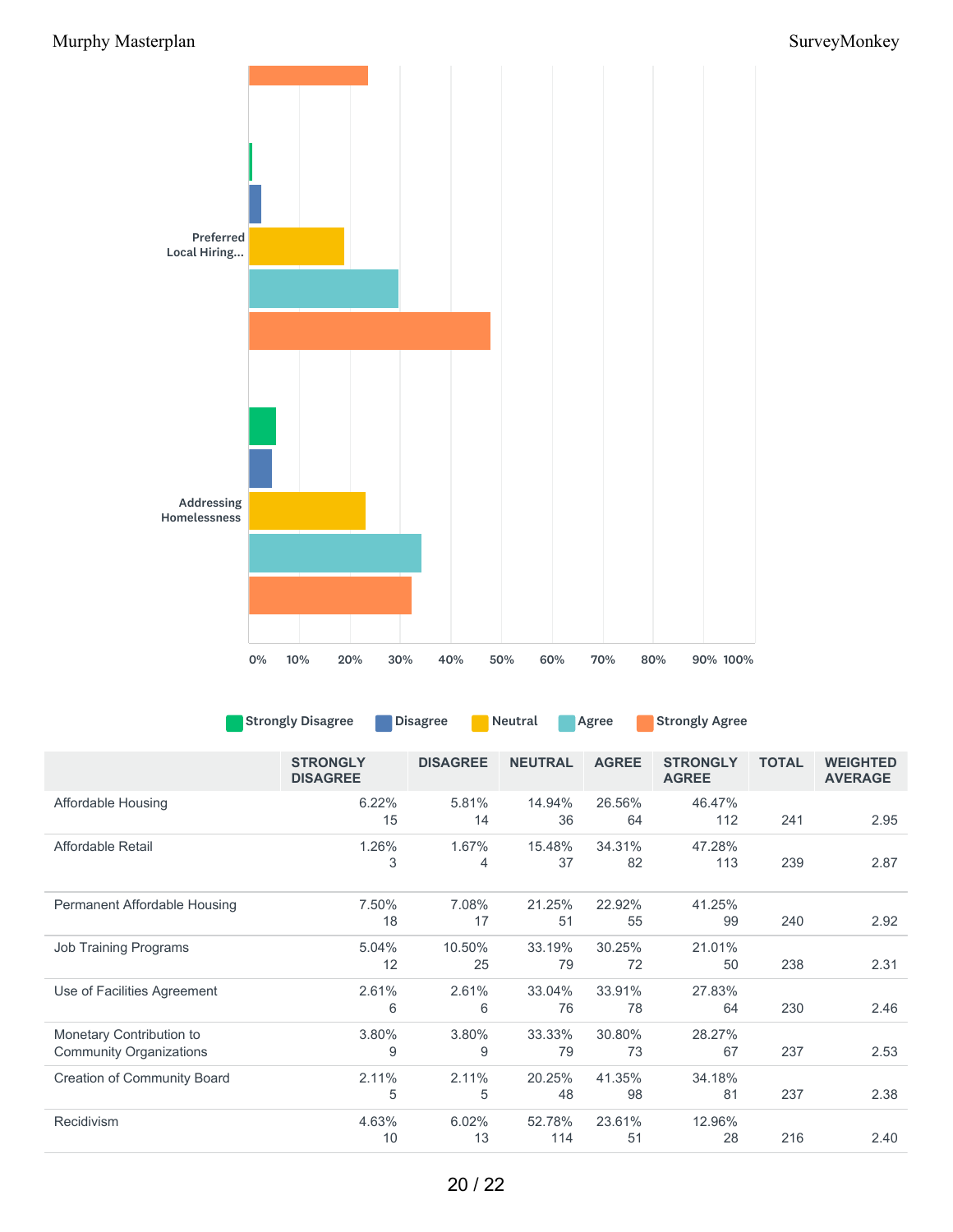| <b>Youth Training Development</b>       | 2.10%          | 4.62%    | 20.59% | 41.60% | 31.09% |     |      |
|-----------------------------------------|----------------|----------|--------|--------|--------|-----|------|
|                                         | 5              | 11       | 49     | 99     | 74     | 238 | 2.29 |
| <b>Childcare Facilities</b>             | 3.78%          | 6.72%    | 28.15% | 38.24% | 23.11% |     |      |
|                                         | 9              | 16       | 67     | 91     | 55     | 238 | 2.17 |
| <b>Community Benefits Agreement is</b>  | 30.84%         | 18.50%   | 42.73% | 4.85%  | 3.08%  |     |      |
| <b>NOT Appropriate</b>                  | 70             | 42       | 97     | 11     |        | 227 | 2.11 |
| <b>Community Building Activities</b>    | 1.29%          | $3.02\%$ | 24.14% | 47.84% | 23.71% |     |      |
|                                         | 3              | ⇁        | 56     | 111    | 55     | 232 | 1.98 |
| <b>Preferred Local Hiring Practices</b> | 0.85%          | 2.54%    | 19.07% | 29.66% | 47.88% |     |      |
|                                         | $\overline{2}$ | 6        | 45     | 70     | 113    | 236 | 3.03 |
| <b>Addressing Homelessness</b>          | 5.51%          | 4.66%    | 23.31% | 34.32% | 32.20% |     |      |
|                                         | 13             | 11       | 55     | 81     | 76     | 236 | 2.46 |
|                                         |                |          |        |        |        |     |      |